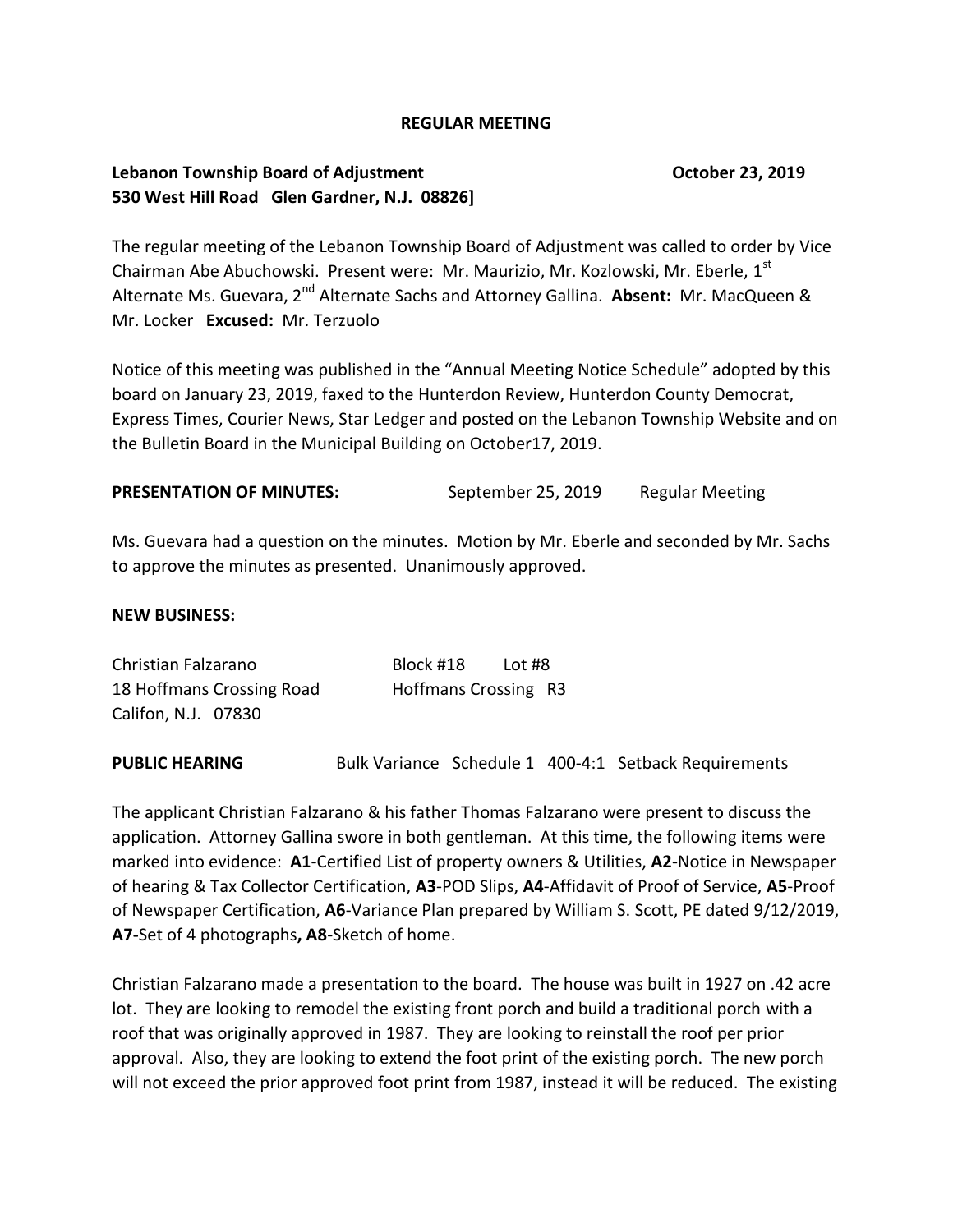# **Lebanon Township Board of Adjustment October 23, 2019 Page 2**

porch is 14'8" wide and 6' deep. Christian Falzarano stated they would like to extend the deck about 7' 3" to the right and then add stairs exiting to the right. The highest point to the top of the roof touching the house will be 17' 6" at the far left corner.

Mr. Falzarano said in reference to the hardship, the property is only .42 of an acre in the R3 zone and the existing structures do not meet the setbacks for that zone. We are also looking to replace the existing shed 12x16 with a new shed to include a carport. By replacing the existing shed with a new design will enhance the look of the property, it will give us more storage with protection for items now in the open. There will be no disturbance of the ground and the shed will be established on and in the same approved paved parking area. The topography will not be not altered and the new shed structure will be on concrete deck blocks 7'x11'x11' which will not require any ground on existing gravel base. At the conclusion of the applicant's testimony, the board had a few questions. When open to the public for Mr. William Soltesz from Teetertown Road a friend of the applicant told the board he was here in support of what the applicant was proposing.

At this time, the applicant was asked to give his summary. At the conclusion of the applicant's summary, motion by Mr. Kozlowski and seconded by Mr. Maurizio to close the public hearing. Unanimously approved. The board deliberated at this time. Motion by to grant the Bulk Variances in order to construct a new deck, covered porch in the front portion of the existing residence and to install a new shed and carport in the rear portion of the property on an undersized lot with the following conditions:

- a. The applicant shall obtain all other necessary approvals from any outside agencies having jurisdiction.
- b. The applicant will pay all necessary fees and escrows payable in connection with the application.
- c. The proposed improvements will be constructed in the dimensions and locations as shown on the variance plan prepared by Engr. William S. Scott dated 9/12/2019 (A6). The proposed new deck and covered porch will not exceed a length of 21.2' and the width of the new deck and covered porch will not extend further than 8' from the front of the existing residence.

| <b>ROLL CALL</b> | Yes: | Mr. Maurizio   | Mr. Eberle  | <b>Absent: Mr. Terzuolo</b> |
|------------------|------|----------------|-------------|-----------------------------|
|                  |      | Mr. Kozlowski  | Mr. Sachs   | Mr. MacQueen                |
|                  |      | Mr. Abuchowski | Ms. Guevara | Mr. Locker                  |